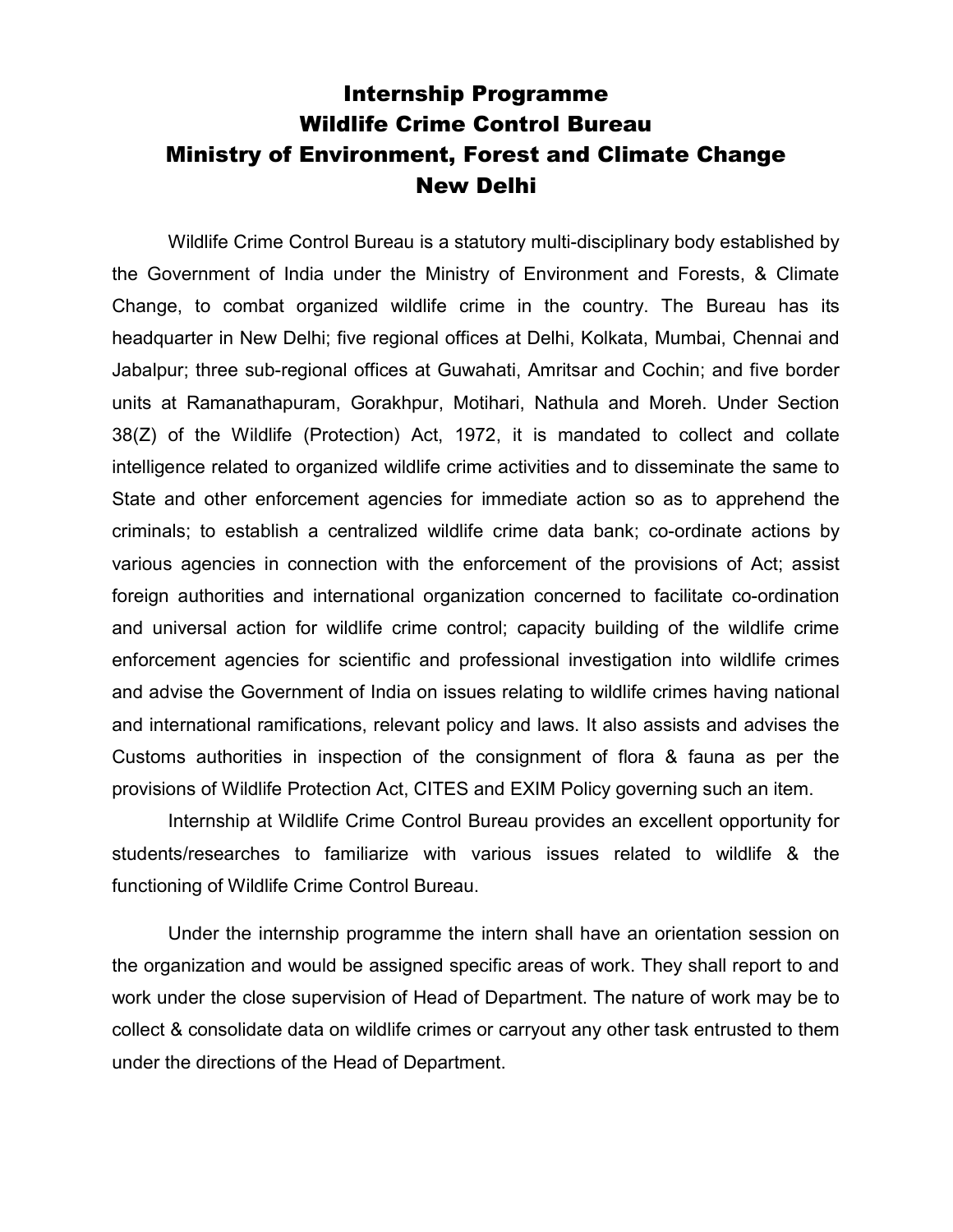# Eligibility:

- A. Students pursuing graduation/post graduation/Diploma in any of the following subjects.
	- 1. Any subject related to Wildlife Management/Conservation/Protection.
	- 2. Zoology
	- 3. Botany
	- 4. Law
- B. The applicant should not be in a regular job either in Public/Private Sector.
- C. The applicant should not be more than 30 years of age.
- D. The applicant should be an Indian Citizen.

#### Duration:

 The Internship Programme in Wildlife Crime Control Bureau will be conducted in two phase in a year, during the summer & winter vacations of colleges. Summer Internship shall be conducted during the month of May & June and Winter Internships during the month of December & January. Each programme will be one month long commencing from the 1<sup>st</sup> of the month and concluding in the end of the month.

#### Certificate of Internship:

- A. Certificate will be issued by the Wildlife Crime Control Bureau to intern on
	- 1. Satisfactory completion of the internship
	- 2. Submission of a report on completion of the internship.

#### How to Apply

- 1. Interested students may apply only in the prescribed format given in Annexure.
- 2. Application must contain recommendation of the Head of Institute in official letter head from the academic institution where the candidate is pursuing his/her studies.
- 3. The Application in the prescribed format complete in all respects may be sent by post to reach-The Additional Director, Wildlife Crime Control Bureau, 2<sup>nd</sup> floor, Trikoot-I, Bhikaji Cama Place, New Delhi-110066.
- 4. Envelope carrying application should be super scribed "Application for Internship for Month/Year".
- 5. The Application should reach this office 5 weeks before the proposed date of commencement of the internship.